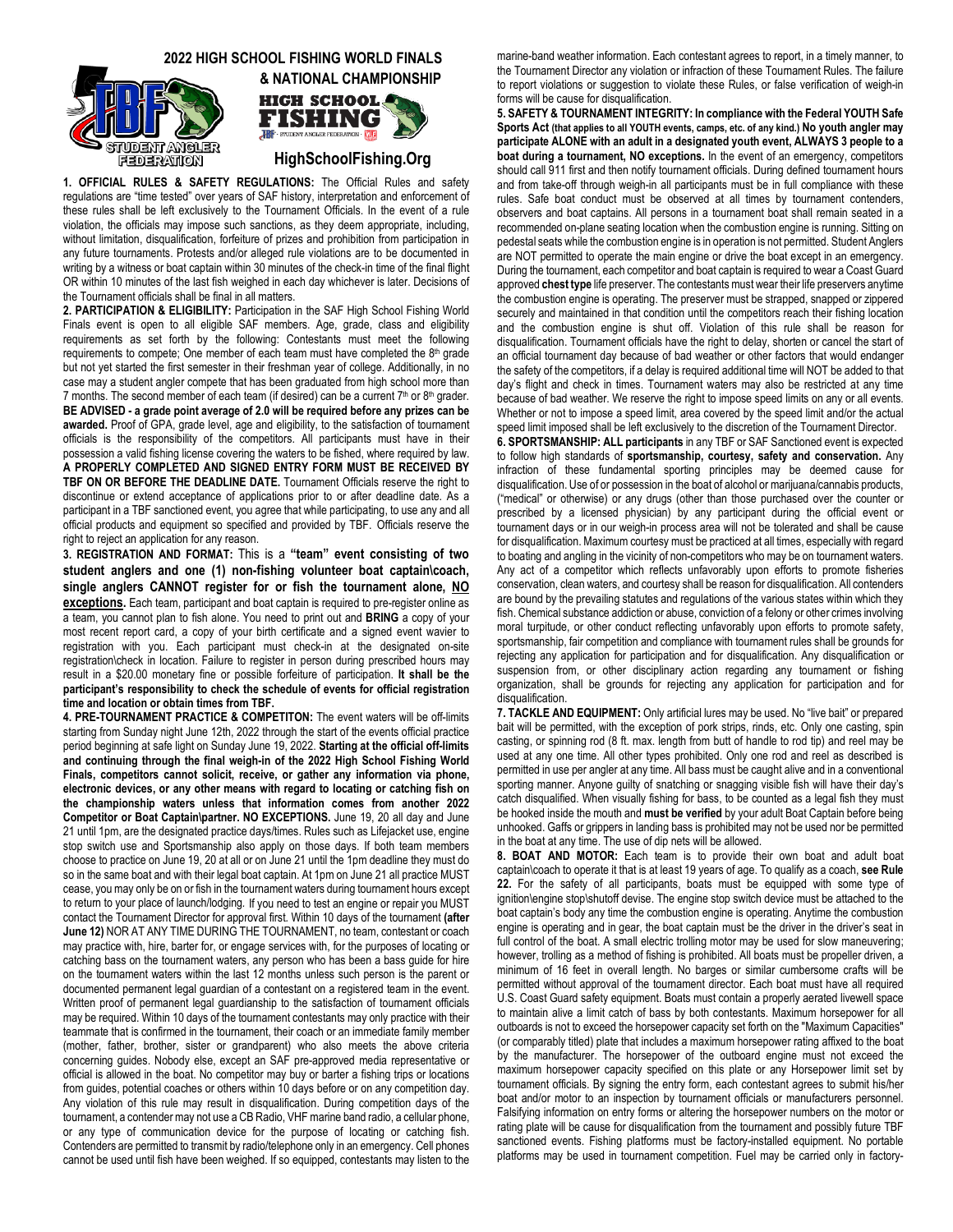installed and or recommended fuel tanks. Any additional fuel used during the tournament day must be purchased from a retail facility open to the public.

**9. BASIC BOAT EQUIPMENT:** Every boat must have all required safety equipment. In addition, it must have a functional bilge pump and **livewell space, properly aerated, to adequately maintain alive a limit of bass by both competitors using the boat.** TBF recommends the use of livewell additives to promote a healthy release of all fish to their natural habitat. Further TBF recommends the use of ICE to cool livewell water and improve oxygen levels during "summer" months. Leave your aerators on "recirculate" and running. Tournament officials shall have the sole responsibility for determining whether aeration and capacity is "proper and adequate." Each boat MUST be given, prior to each day's start, a livewell and SAFETY INSPECTION check by a tournament official, also a boat marker, which MUST remain in the boat and turned in during check-in at the end of each day. A boat is officially checked-in when the number is logged in.

**10. BOAT OPERATION:** Volunteer Boat Captains**/**Coaches will supply and drive boats for their team. The boat captain has sole discretion to veto any selected location for safety reasons. Qualifications to be a boat captain/ coach, **SEE RULE 21**. If neither student angler can nor wishes to run the trolling motor the boat captain may run it for them.

**11. PERMITTED FISHING LOCATIONS:** Tournament waters shall be established by the Officials for each event. Participants must obtain this information from Officials. Any water within these boundaries posted Off-Limits or No Fishing by state or federal agencies will be **OFF-LIMITS.** Any live bass-release area established by Officials will be **OFF-LIMITS** and will be announced at the Tournament Briefing. Only water open to **ALL** public fishing will be considered tournament waters. All angling must be done from the boat.

**12. PARTICIPANTS MUST REMAIN IN BOAT:** Participants and boat captain must not depart the boat to land fish or to make the boat more accessible to fishing waters. Boats must remain in tournament waters during tournament days. Participants must leave and return to official checkpoint by boat. Participants must remain in boat at all times except in case of dire emergency. In such an emergency, both competitors may be removed from their boat to: A BOAT OPERATED BY OTHER COMPETITORS OR A RESCUE BOAT so designated by the Tournament Director. Partners must remain together at all times, in sight of each other and each other's catch under the conditions cited above, in order for their catch of that day to be counted. The momentary condition of being out of sight of each other for a restroom break is permitted, however ALL FISHING MUST CEASE, until partners are back together. If a competitor must violate any of the above conditions (to use a phone to report an emergency or breakdown) both competitors must cease fishing at this point, and their catch must be verified by an official in order to be counted. If after the emergency situation is resolved by tournament officials and enough time is left to resume fishing, a RESTART will be allowed and the competitors will continue and their catch will be counted. This applies only to dire emergency situations. Trailering of boats during tournament hours is prohibited, except by the direction of the Tournament Director.

**13. OFFICIAL CHECKPOINT:** There shall be an official checkpoint for checkout in the morning and check-in in the afternoon and this point shall be designated at the tournament briefing. At the time of check-out all competitors and their boats shall be in full conformance with all Safety and Tournament rules set forth by the Tournament Director; at check-in all boats shall identify themselves, and proceed immediately to the designated weigh-in area. Partners must stay together, through check-in and weigh-in, until weigh-in slips have been signed. YOU MUST CHECK-IN EVEN IF YOU DON'T HAVE ANY FISH.

**14. SCORING:** Tournament standing, awards and final standings shall be determined by a method of scoring set forth, and announced in the pre-tournament briefing, INCLUDING ANY BONUES EARNED. Only Largemouth, Smallmouth, Spotted, Red Eye or Shoal Bass will be weighed. For 2022 this is a summer time "hot water" event therefore to better support fisheries conservation, the limit shall be 3 of the above species and varieties per day, unless the prevailing state limit is less than 3, or a special limit is established by tournament officials, in which case the state limit or special limit shall be the tournament limit. At no time shall a competitor have in possession more than the tournament limit. Officials will conduct checks for violations of this provision, and in the event a competitor has in their possession more than the stated limit, shall cull, starting with the largest bass first, etc., down to the stated limit. The official length for bass shall be decided by Officials and announced at the tournament briefing. Only bass which measure the official length or more on the longest straight line, shall be weighed-in. Bass presented for weigh-in which fail to measure the official length shall not be weighed and will accrue penalties at the rate of one pound for each non-legal fish. This penalty shall be deducted from the total score of the competitors. Any bass that appears to have been mangled, mashed, mauled, or otherwise altered will be weighed and credited only at the discretion of tournament officials. After competitors check in at the official checkpoint, they MUST present all LEGAL fish in possession to a tournament official to be counted, measured and weighed. Once a team's catch has been measured, counted or verified by a tournament official, that team may not return to his boat until his catch has been weighed and recorded. Bass must not be stringered at any time during the tournament. This restriction includes livewell stringer systems used for culling, which are also prohibited. Each team's catch must be presented in an official TBF weighin bag, which is specially designed and controlled to increase survival rates.

**15. CATCH-&-RELEASE:** Each competitor is expected to keep their bass alive by the proper use of the boat's livewell system, livewell additive and ice. For each legal dead bass presented to weigh-in officials, the competitor shall be penalized eight (8) ounces of weight, to be deducted from their daily score. The Tournament Officials shall have sole authority for accessing penalty points. If it becomes necessary for a team to cull their catch, every effort must be made by the competitors to handle their own fish.

**16. LATE PENALTY:** Competitors who are not in the official checkpoint area as described in Rule 13 at the appointed time shall be penalized at the rate of 1 pound per minute, to be deducted from the total weight of their catch that day for each 1 minute they are late. Any competitor more than 15 minutes late shall lose all credit for that day's catch. There shall be no excuse for tardiness, and in no case shall a competitor be allowed to make up "lost time." After proper recognition at the check-in point, competitors will be allowed ample time to proceed to the weigh-in site; however, all fishing must cease upon check-in. After the tournament begins, fishing the tournament waters is prohibited except during tournament hours. Exact starting and check-in times will be announced at the Tournament Briefing. It is the angler's responsibility to confirm check-in times each day on the daily pairings.

**17. TIES:** In case of a tie for champions, awards, prizes or cut positions the following tiebreakers will be used in order: 1) The team with the largest number of legal fish weighed in during the official event: 2) The team with the largest number of legal **LIVE** fish weighed in during the event. 3.) Heaviest single days catch 4,) Previous day's standings and/or cut position 5.) Combined Grade point average of the team. In the unlikely event that individuals remain tied after these tiebreakers are employed, the tie shall be resolved by means selected by the Tournament Director will be used to determine the winner(s), and the awards. Ties for lesser positions shall be resolved by the Tournament Director.

**18. PAIRING OF CONTESTANTS:** One - (2) two-person team of contestants will be in each boat, with one volunteer boat captain, **three people to a boat NO EXCEPTIONS.** In the case of an emergency for any reason only one contestant is available to go with a boat captain, an approved observer must be found by that team to ride in the boat with them. A contestant must not allow any bass not legally caught by their team to be counted in their weight. In such cases, both contestants and the boat captain will be disqualified from this and all future TBF sanctioned events.

**19. TOURNAMENT "OFFICIALS":** A event official or officially approved media person may approach or board your boat at any time for any reason and at any time during the event, refusal to allow an approved official on board or to impede their work may result in disqualification.

**20. PATCHES AND/OR SIGNAGE:** Anglers are encouraged to wear their own clothing. IF wearing something with logos we would like to see the TBF/SAF or the dual TBF/MLF Logo on it (not required but requested) and which may have other patches, logos and other signage. TBF may, however, restrict the use of patches, logos, signage, etc. that promote or advertise products which are in TBF's sole judgment, in poor taste offensive or in limited cases in competition with the products or services of official TBF sponsors. TBF will provide as much advance notice as possible to the competitors in such instances. By signing this document, each contestant agrees to wear, if provided by TBF, any ancillary clothing or products (such as life vests, team jerseys, etc.) bearing the logos of TBF or of official sponsors of same, each competitor shall wear such clothing or utilize such products in a manner requested by TBF.

## **21. VOLUNTIEER BOAT CAPTAINS\Coaches: TEAMS ARE SPECIFICALLY PROHIBITED FROM RECRUITING A "LOCAL" BOAT CAPTAIN JUST FOR THIS EVENT. TBF RESERVES THE RIGHT TO REJECT ANY BOAT CAPTAIN.**

**EVERY team must bring its own volunteer boat and boat captain**. SAF will NOT provide a boat or boat captain except in an onsite emergency or extreme circumstance, and only in very limited fashion. Providing a boat and boat captain is solely at the desecration of tournament officials. If a boat\captain is supplied in an emergency by SAF via a volunteer, the volunteer will drive the boat for the team, and the team's coach will NOT be allowed on the water.

To qualify as a boat captain/ coach, the adult accompanying a team must be:

- a.) A non-paid Volunteer.
- b.) From the same state as the students comprising the team, OR an immediate family member (mother, father, brother, sister or grandparent) that is at least 19 years old regardless of residence OR, in the limited case of boarder states and boarder-state clubs, the boat captain must reside within 60 miles of one member of the team.
- Boat captains CANNOT have been a bass guide for hire on the tournament waters within the last 12 months unless such person is the parent or documented permanent legal guardian of a contestant on the registered team he or she will be accompanying on the water in the event. (Written proof of permanent legal guardianship to the satisfaction of tournament officials required).

Boat Captains\Coaches will serve as "officials" in the event and will not be allowed to fish on actual tournament days. They are there to act as boat captains, mentors, coaches and observers. They may ASSIST the Student Anglers in a manner as to coach or mentor them ONLY. They may suggest fishing areas or techniques, baits, etc., but the final decision, as long as safety is not a factor, on where to fish or fishing methods will rest with the Student Anglers. The boat captains MAY NOT tie knots, cast lines or lures, set the hook, or play fish to the boat on tournament competition days. They may use the dip net if they so chose. Boat Captains have complete control of the boat and outboard engine at all time. The Student Anglers may not drive the boat, except for loading and unloading and in case of an emergency. Student Anglers can\should run the trolling motor; however, the Boat Captain has the right to take control of the trolling motor at anytime if safety or equipment is at risk. Boat captains are subject to the same rules as the anglers, and penalties if any can be applied to the team in your boat. Boat Captains are subject to polygraph tests or truth verification tests the same as the student anglers. A completed entry form and event wavier must also be submitted.

Copyright TBF 2022 All Rights Reserved.